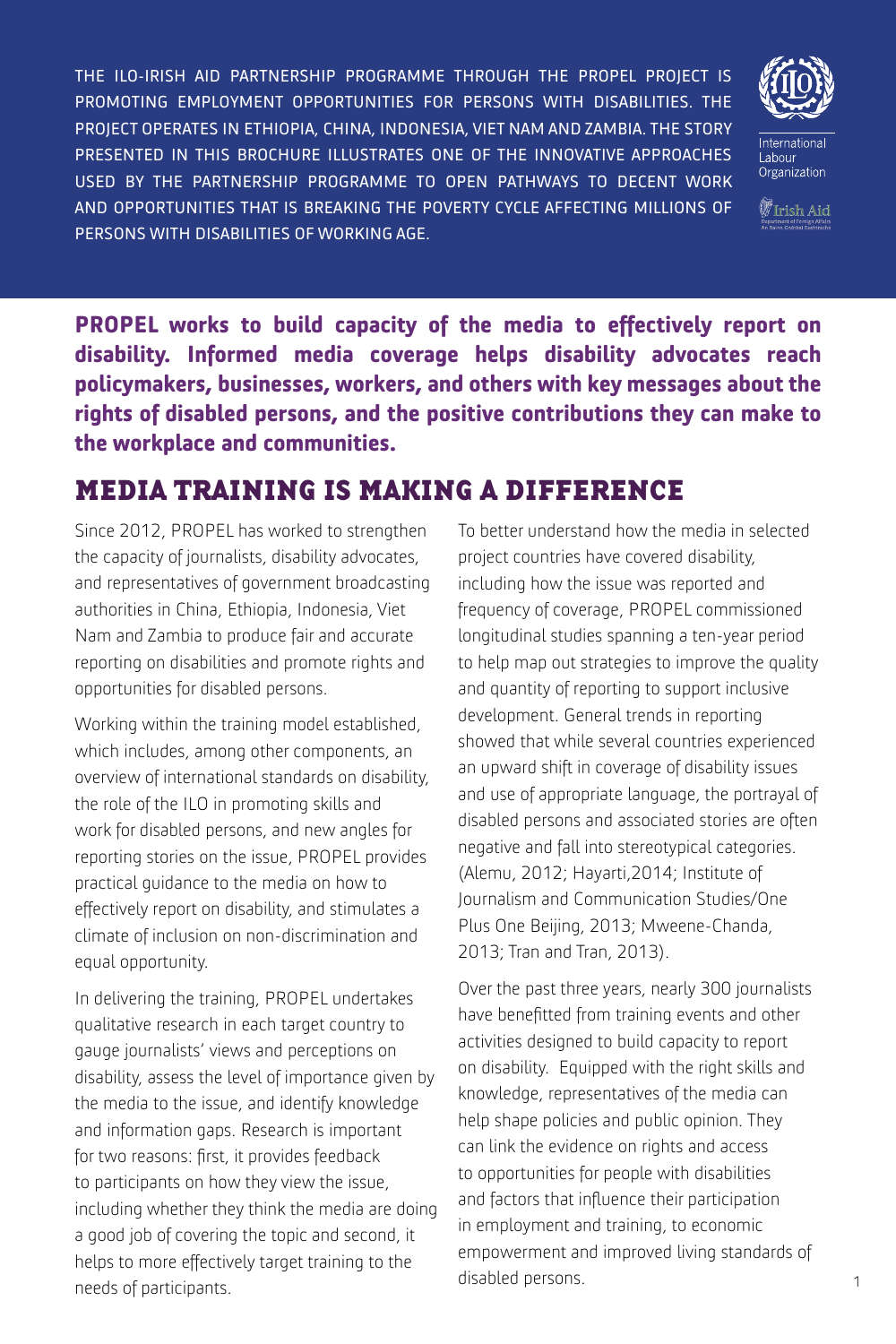## IN ETHIOPIA: A RADIO JOURNALIST APPLIES NEW APPROACHES TO COVERING DISABILITY

Gedle is a young journalist with visual impairment who runs a one-hour weekly radio programme on FM 98.1 in Addis Ababa. He established the programme "Dimtsachin'' (Our Voice) with the sole purpose of changing listeners' attitudes on disability and discusses various issues related to inclusive development through a participatory and interactive approach.

Gedle was among the 27 participants in a twoday media capacity building training workshop on how to report on disability organized by PROPEL/Ethiopia in October 2012. "I have never had a media training of such quality and

content, though I had attended about six training workshops on the same theme in the past. The PROPEL training changed my knowledge and approach to disability reporting in a drastic way."

"My radio programme is one of the most listened to, according to a listeners' survey conducted through Radio Fana in 2014." Encouraged by his achievement in his Radio Fana Programme, Gedle started a weekly radio and TV programme called "Senay", a 30 minute broadcast, available to listeners and viewers in the Southern Region of Ethiopia.



Gedle takes calls from listeners during his weekly programme "Dimtsachin".

## BUILDING A CADRE OF MEDIA TRAINERS: THE INDONESIA EXAMPLE

Since 2013, PROPEL has been working to strengthen the media's capacity to effectively report on disability issues. In carrying out this activity, the project partnered with DIFFA magazine, a disabled persons' organization that seeks to promote accurate, positive portrayals of disabled persons through the media to help build a more inclusive Indonesian society. PROPEL is, perhaps, the only project of its kind in Indonesia that works together with the media in shaping public perception on persons with disabilities. Another key ally in the joint venture was the Alliance of Independent Journalists (AIJ/ Aliansi Jurnalis Independen), the country's first independent journalists association.

During the first year of the project's collaboration with DIFFA and AIJ, Jakarta-based workshops were held focusing on challenges to reporting on disability, advice on how to interview disabled women and men, and building relationships

with disability advocates. As a result of the training, journalists have gained a better understanding of the importance of including a disability perspective in their reporting and the role they play in advocating for the rights of disabled persons. From changes in Garuda Airline's policy previously requiring passengers with wheelchairs to sign a liability release form, to a workshop organized by a journalist from National Geographic Indonesia on how to take appropriate pictures of disabled persons, training supported by PROPEL/Indonesia has had a real and positive impact on promoting a more inclusive society and positive portrayals of people with disabilities.

A year later, in 2014 PROPEL adopted a longterm approach for improving the Indonesia media's capacity to report on disability by concentrating its efforts on specialized training aimed at boosting the professional skills of a small cadre of journalists from DIFFA, who would subsequently train other media representatives in selected provinces. Core elements of the training aimed to, among others:

- coach DIFFA journalists on how to deliver effective training workshops on disability in line with international standards;
- supply a "Disability Toolkit for Trainers" which includes modules on developing story angles, structures, character-driver stories, stigma and discrimination;
- offer tips on making workshops more

### **In their own words…**

**PROPEL efforts to engage with media and to build their capacity to provide fair and balanced representation of disabled persons has made a difference. Here's what past participants in media training events have to say…**

### **Indonesia**

**"I will apply the new writing techniques and select appropriate words (referring to disability)... The concept of "disability" itself is still a new word for our society. We need to help individuals to have a better understanding. I could explain disability during my air time."**

#### **Ethiopia**

**"I feel a difference in the way I approach issues. Specially, choosing angles that are interesting, short, and specific helped my stories to become stronger.** 

2 DILITIOONESId that works together with the meon and men, and building relationships **The training generally deepened my knowledge and helped refine my journalistic skills."** And the state of the training senerally deepen

interactive, participatory to engage participants;

- provide journalists with additional information and resources on international standards and instruments on the rights of persons with disabilities; and
- arrange site visits to enterprises that successfully employ disabled workers where journalists were coached on developing story angles on disability or disability inclusion.

Since the PROPEL training, DIFFA has provided training to other journalists in Surabaya (EastJava) and Nusa Tenggara Timur Province. Altogether, more than 40 representatives of print, broadcast and online media outlets participated in the activities organized. AIJ continues to support the outreach efforts by participating in the selection of media representatives to attend the training.

To further assist the country's journalists, A Pocket Guide to Reporting on Disability in Indonesia, a resource tool for information on global statistics on disability, appropriate terminology, tips on reporting, and references to international and national standards on disability, has been produced. The guide, available in Bahasa Indonesia, was developed in close consultation with DIFFA and the support of the Indonesian Press Council (DEWNAPERS) over a one-year period. In has been widely publicized and promoted as a reference tool for Indonesian journalists.